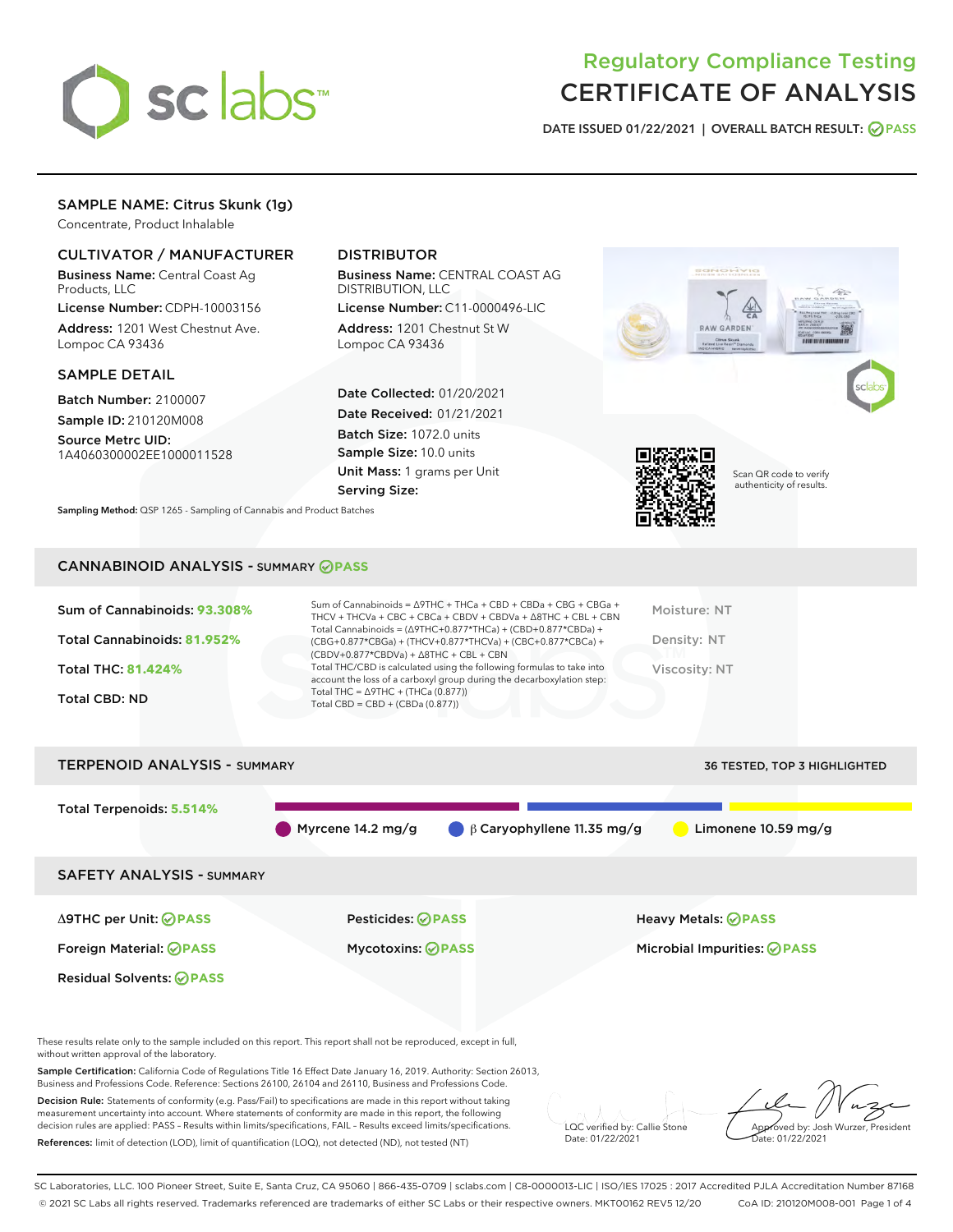



CITRUS SKUNK (1G) | DATE ISSUED 01/22/2021 | OVERALL BATCH RESULT: @ PASS

TERPENOID TEST RESULTS - 01/22/2021

#### CANNABINOID TEST RESULTS - 01/21/2021 2 PASS

Tested by high-performance liquid chromatography with diode-array detection (HPLC-DAD). **Method:** QSP 1157 - Analysis of Cannabinoids by HPLC-DAD

| <b>TOTAL CANNABINOIDS: 81.952%</b>             |  |
|------------------------------------------------|--|
| Total Cannabinoids (Total THC) + (Total CBD) + |  |

Total Cannabinoids (Total THC) + (Total CBD) + (Total CBG) + (Total THCV) + (Total CBC) + (Total CBDV) + ∆8THC + CBL + CBN

TOTAL THC: **81.424%** Total THC (∆9THC+0.877\*THCa)

TOTAL CBD: ND

Total CBD (CBD+0.877\*CBDa)

Total CBG (CBG+0.877\*CBGa) TOTAL THCV: 0.291% Total THCV (THCV+0.877\*THCVa)

TOTAL CBG: 0.09%

TOTAL CBC: 0.147% Total CBC (CBC+0.877\*CBCa)

TOTAL CBDV: ND Total CBDV (CBDV+0.877\*CBDVa)

| <b>COMPOUND</b>  | LOD/LOQ<br>(mg/g)          | <b>MEASUREMENT</b><br><b>UNCERTAINTY</b><br>(mg/g) | <b>RESULT</b><br>(mg/g) | <b>RESULT</b><br>(%) |
|------------------|----------------------------|----------------------------------------------------|-------------------------|----------------------|
| <b>THCa</b>      | 0.05/0.14                  | ±23.577                                            | 917.41                  | 91.741               |
| <b>A9THC</b>     | 0.06 / 0.26                | ±0.333                                             | 9.67                    | 0.967                |
| <b>THCVa</b>     | 0.07/0.20                  | ±0.158                                             | 3.32                    | 0.332                |
| <b>CBCa</b>      | 0.07/0.28                  | ±0.082                                             | 1.68                    | 0.168                |
| <b>CBGa</b>      | 0.1/0.2                    | ±0.05                                              | 1.0                     | 0.10                 |
| $\triangle$ 8THC | 0.1 / 0.4                  | N/A                                                | <b>ND</b>               | <b>ND</b>            |
| <b>THCV</b>      | 0.1 / 0.2                  | N/A                                                | <b>ND</b>               | <b>ND</b>            |
| <b>CBD</b>       | 0.07/0.29                  | N/A                                                | <b>ND</b>               | <b>ND</b>            |
| <b>CBDa</b>      | 0.02 / 0.19                | N/A                                                | <b>ND</b>               | <b>ND</b>            |
| <b>CBDV</b>      | 0.04/0.15                  | N/A                                                | <b>ND</b>               | <b>ND</b>            |
| <b>CBDVa</b>     | 0.03/0.53                  | N/A                                                | <b>ND</b>               | <b>ND</b>            |
| <b>CBG</b>       | 0.06/0.19                  | N/A                                                | <b>ND</b>               | <b>ND</b>            |
| <b>CBL</b>       | 0.06/0.24                  | N/A                                                | <b>ND</b>               | <b>ND</b>            |
| <b>CBN</b>       | 0.1/0.3                    | N/A                                                | <b>ND</b>               | <b>ND</b>            |
| <b>CBC</b>       | 0.2 / 0.5                  | N/A                                                | <b>ND</b>               | <b>ND</b>            |
|                  | <b>SUM OF CANNABINOIDS</b> |                                                    | 933.08 mg/g             | 93.308%              |

#### **UNIT MASS: 1 grams per Unit**

| ∆9THC per Unit                                                                            | 1120 per-package limit | 9.67 mg/unit<br><b>PASS</b> |  |  |  |
|-------------------------------------------------------------------------------------------|------------------------|-----------------------------|--|--|--|
| <b>Total THC per Unit</b>                                                                 |                        | 814.24 mg/unit              |  |  |  |
| <b>CBD per Unit</b>                                                                       |                        | <b>ND</b>                   |  |  |  |
| <b>Total CBD per Unit</b>                                                                 |                        | <b>ND</b>                   |  |  |  |
| Sum of Cannabinoids<br>per Unit                                                           |                        | 933.08 mg/unit              |  |  |  |
| <b>Total Cannabinoids</b><br>per Unit                                                     |                        | 819.52 mg/unit              |  |  |  |
| <b>MOISTURE TEST RESULT</b><br><b>VISCOSITY TEST RESULT</b><br><b>DENSITY TEST RESULT</b> |                        |                             |  |  |  |

Not Tested

Not Tested

Not Tested

Terpene analysis utilizing gas chromatography-flame ionization detection (GC-FID). Terpenes are the aromatic compounds that endow cannabis with their unique scent and effect. Following are the primary terpenes detected. **Method:** QSP 1192 - Analysis of Terpenoids by GC-FID

| <b>COMPOUND</b>         | LOD/LOQ<br>(mg/g) | <b>MEASUREMENT</b><br><b>UNCERTAINTY</b><br>(mg/g) | <b>RESULT</b><br>(mg/g)                          | <b>RESULT</b><br>$(\%)$ |
|-------------------------|-------------------|----------------------------------------------------|--------------------------------------------------|-------------------------|
| <b>Myrcene</b>          | 0.1 / 0.2         | ±1.14                                              | 14.2                                             | 1.42                    |
| $\beta$ Caryophyllene   | 0.04 / 0.11       | ±0.538                                             | 11.35                                            | 1.135                   |
| Limonene                | 0.04 / 0.12       | ±0.389                                             | 10.59                                            | 1.059                   |
| Terpinolene             | 0.04 / 0.1        | ±0.27                                              | 4.0                                              | 0.40                    |
| Ocimene                 | 0.05 / 0.1        | ±0.38                                              | 3.2                                              | 0.32                    |
| $\alpha$ Humulene       | 0.03 / 0.08       | ±0.086                                             | 2.65                                             | 0.265                   |
| Linalool                | 0.04 / 0.1        | ±0.13                                              | 2.6                                              | 0.26                    |
| $\beta$ Pinene          | 0.1 / 0.2         | ±0.12                                              | 1.6                                              | 0.16                    |
| Fenchol                 | 0.1 / 0.2         | ±0.09                                              | 1.5                                              | 0.15                    |
| $\alpha$ Pinene         | 0.04 / 0.13       | ±0.070                                             | 1.07                                             | 0.107                   |
| Terpineol               | 0.03 / 0.1        | ±0.10                                              | 0.9                                              | 0.09                    |
| Valencene               | 0.02 / 0.06       | ±0.011                                             | 0.57                                             | 0.057                   |
| <b>Borneol</b>          | 0.1 / 0.3         | ±0.02                                              | 0.3                                              | 0.03                    |
| Guaiol                  | 0.04 / 0.13       | ±0.012                                             | 0.21                                             | 0.021                   |
| Nerolidol               | 0.03 / 0.09       | ±0.013                                             | 0.20                                             | 0.020                   |
| $\alpha$ Bisabolol      | 0.1 / 0.2         | ±0.01                                              | 0.2                                              | 0.02                    |
| Camphene                | 0.1 / 0.2         | N/A                                                | <loq< th=""><th><loq< th=""></loq<></th></loq<>  | <loq< th=""></loq<>     |
| $\alpha$ Phellandrene   | 0.1/0.2           | N/A                                                | <loq< th=""><th><loq< th=""></loq<></th></loq<>  | <loq< th=""></loq<>     |
| 3 Carene                | 0.1 / 0.2         | N/A                                                | <loq< th=""><th><math>&lt;</math>LOQ</th></loq<> | $<$ LOQ                 |
| $\alpha$ Terpinene      | 0.1 / 0.2         | N/A                                                | <loq< th=""><th><loq< th=""></loq<></th></loq<>  | <loq< th=""></loq<>     |
| $\gamma$ Terpinene      | 0.1 / 0.2         | N/A                                                | <loq< th=""><th><loq< th=""></loq<></th></loq<>  | <loq< th=""></loq<>     |
| Geraniol                | 0.04 / 0.11       | N/A                                                | <loq< th=""><th><math>&lt;</math>LOQ</th></loq<> | $<$ LOQ                 |
| <b>Geranyl Acetate</b>  | 0.03 / 0.10       | N/A                                                | <loq< th=""><th><loq< th=""></loq<></th></loq<>  | <loq< th=""></loq<>     |
| Caryophyllene<br>Oxide  | 0.1 / 0.2         | N/A                                                | <loq< th=""><th><loq< th=""></loq<></th></loq<>  | <loq< th=""></loq<>     |
| Sabinene                | 0.1 / 0.2         | N/A                                                | ND                                               | <b>ND</b>               |
| Eucalyptol              | 0.1/0.2           | N/A                                                | <b>ND</b>                                        | <b>ND</b>               |
| Sabinene Hydrate        | 0.1 / 0.2         | N/A                                                | <b>ND</b>                                        | <b>ND</b>               |
| Fenchone                | 0.1 / 0.2         | N/A                                                | ND                                               | <b>ND</b>               |
| (-)-Isopulegol          | 0.03 / 0.08       | N/A                                                | ND                                               | <b>ND</b>               |
| Camphor                 | 0.1/0.3           | N/A                                                | <b>ND</b>                                        | <b>ND</b>               |
| Isoborneol              | 0.1 / 0.2         | N/A                                                | ND                                               | ND                      |
| Menthol                 | 0.04 / 0.1        | N/A                                                | ND                                               | <b>ND</b>               |
| Nerol                   | 0.05 / 0.1        | N/A                                                | ND                                               | ND                      |
| $R-(+)$ -Pulegone       | 0.04 / 0.1        | N/A                                                | ND                                               | <b>ND</b>               |
| $\alpha$ Cedrene        | 0.03 / 0.10       | N/A                                                | ND                                               | <b>ND</b>               |
| Cedrol                  | 0.1 / 0.2         | N/A                                                | ND                                               | ND                      |
| <b>TOTAL TERPENOIDS</b> |                   |                                                    | 55.14 mg/g                                       | 5.514%                  |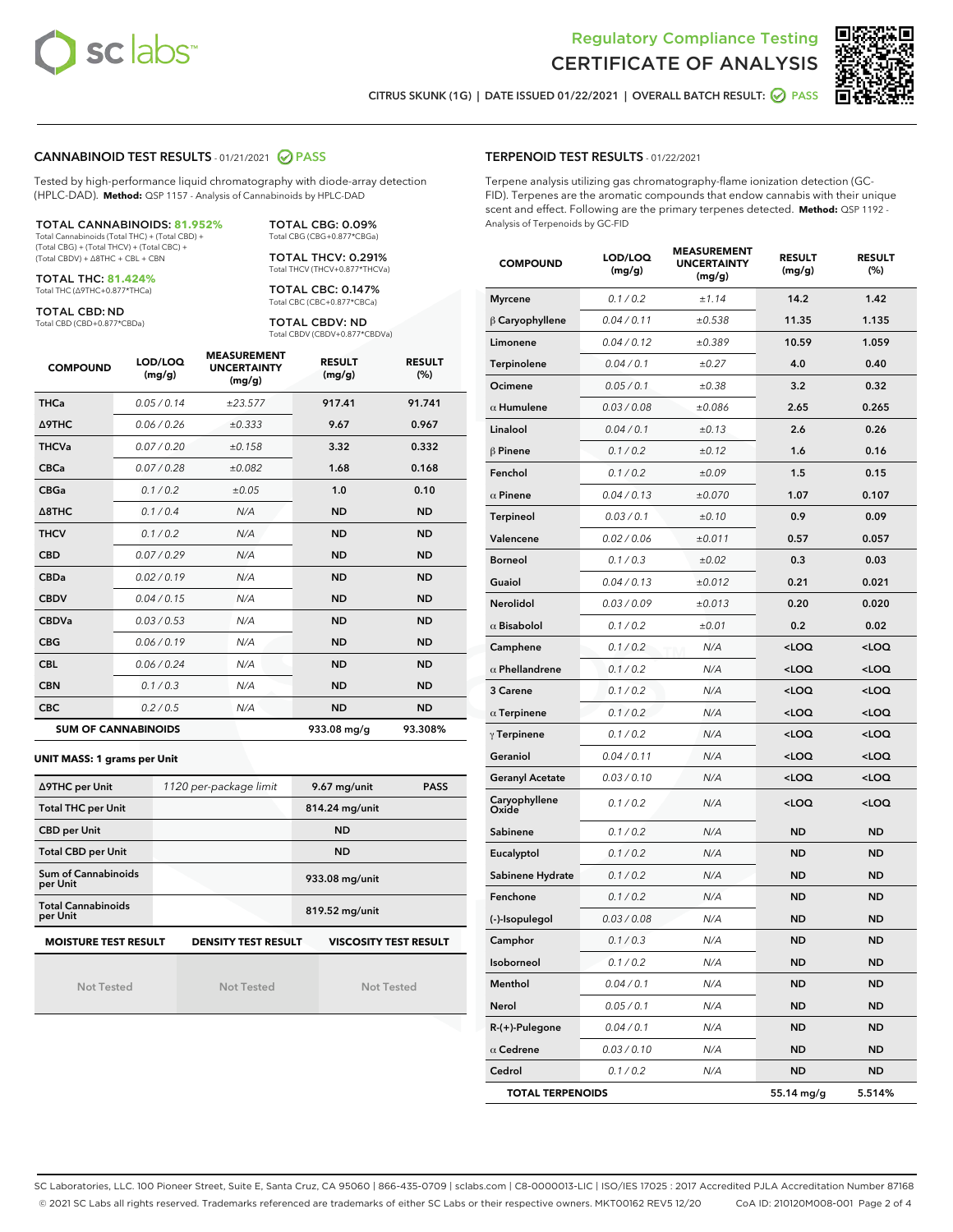



CITRUS SKUNK (1G) | DATE ISSUED 01/22/2021 | OVERALL BATCH RESULT:  $\bigcirc$  PASS

## CATEGORY 1 PESTICIDE TEST RESULTS - 01/22/2021 2 PASS

Pesticide and plant growth regulator analysis utilizing high-performance liquid chromatography-mass spectrometry (HPLC-MS) or gas chromatography-mass spectrometry (GC-MS). \*GC-MS utilized where indicated. **Method:** QSP 1212 - Analysis of Pesticides and Mycotoxins by LC-MS or QSP 1213 - Analysis of Pesticides by GC-MS

| <b>COMPOUND</b>             | LOD/LOQ<br>$(\mu g/g)$ | <b>ACTION</b><br><b>LIMIT</b><br>$(\mu g/g)$ | <b>MEASUREMENT</b><br><b>UNCERTAINTY</b><br>$(\mu g/g)$ | <b>RESULT</b><br>$(\mu g/g)$ | <b>RESULT</b> |
|-----------------------------|------------------------|----------------------------------------------|---------------------------------------------------------|------------------------------|---------------|
| Aldicarb                    | 0.03 / 0.08            | $\ge$ LOD                                    | N/A                                                     | <b>ND</b>                    | <b>PASS</b>   |
| Carbofuran                  | 0.02 / 0.05            | $\ge$ LOD                                    | N/A                                                     | <b>ND</b>                    | <b>PASS</b>   |
| Chlordane*                  | 0.03 / 0.08            | $\ge$ LOD                                    | N/A                                                     | <b>ND</b>                    | <b>PASS</b>   |
| Chlorfenapyr*               | 0.03/0.10              | $\ge$ LOD                                    | N/A                                                     | <b>ND</b>                    | <b>PASS</b>   |
| Chlorpyrifos                | 0.02 / 0.06            | $\ge$ LOD                                    | N/A                                                     | <b>ND</b>                    | <b>PASS</b>   |
| Coumaphos                   | 0.02 / 0.07            | $\ge$ LOD                                    | N/A                                                     | <b>ND</b>                    | <b>PASS</b>   |
| Daminozide                  | 0.02 / 0.07            | $\ge$ LOD                                    | N/A                                                     | <b>ND</b>                    | <b>PASS</b>   |
| <b>DDVP</b><br>(Dichlorvos) | 0.03/0.09              | $\ge$ LOD                                    | N/A                                                     | <b>ND</b>                    | <b>PASS</b>   |
| Dimethoate                  | 0.03 / 0.08            | $\ge$ LOD                                    | N/A                                                     | <b>ND</b>                    | <b>PASS</b>   |
| Ethoprop(hos)               | 0.03/0.10              | $\ge$ LOD                                    | N/A                                                     | <b>ND</b>                    | <b>PASS</b>   |
| Etofenprox                  | 0.02/0.06              | $>$ LOD                                      | N/A                                                     | <b>ND</b>                    | <b>PASS</b>   |
| Fenoxycarb                  | 0.03 / 0.08            | $>$ LOD                                      | N/A                                                     | <b>ND</b>                    | <b>PASS</b>   |
| Fipronil                    | 0.03 / 0.08            | $>$ LOD                                      | N/A                                                     | <b>ND</b>                    | <b>PASS</b>   |
| Imazalil                    | 0.02 / 0.06            | $\ge$ LOD                                    | N/A                                                     | <b>ND</b>                    | <b>PASS</b>   |
| <b>Methiocarb</b>           | 0.02 / 0.07            | $\ge$ LOD                                    | N/A                                                     | <b>ND</b>                    | <b>PASS</b>   |
| Methyl<br>parathion         | 0.03/0.10              | $\ge$ LOD                                    | N/A                                                     | <b>ND</b>                    | <b>PASS</b>   |
| <b>Mevinphos</b>            | 0.03/0.09              | $\ge$ LOD                                    | N/A                                                     | <b>ND</b>                    | <b>PASS</b>   |
| Paclobutrazol               | 0.02 / 0.05            | $\ge$ LOD                                    | N/A                                                     | <b>ND</b>                    | <b>PASS</b>   |
| Propoxur                    | 0.03/0.09              | $\ge$ LOD                                    | N/A                                                     | <b>ND</b>                    | <b>PASS</b>   |
| Spiroxamine                 | 0.03 / 0.08            | $\ge$ LOD                                    | N/A                                                     | <b>ND</b>                    | <b>PASS</b>   |
| Thiacloprid                 | 0.03/0.10              | $\ge$ LOD                                    | N/A                                                     | <b>ND</b>                    | <b>PASS</b>   |

#### CATEGORY 2 PESTICIDE TEST RESULTS - 01/22/2021 @ PASS

| <b>COMPOUND</b>   | LOD/LOQ<br>$(\mu g/g)$ | <b>ACTION</b><br><b>LIMIT</b><br>$(\mu g/g)$ | <b>MEASUREMENT</b><br><b>UNCERTAINTY</b><br>$(\mu g/g)$ | <b>RESULT</b><br>$(\mu g/g)$ | <b>RESULT</b> |
|-------------------|------------------------|----------------------------------------------|---------------------------------------------------------|------------------------------|---------------|
| Abamectin         | 0.03/0.10              | 0.1                                          | N/A                                                     | <b>ND</b>                    | <b>PASS</b>   |
| Acephate          | 0.02/0.07              | 0.1                                          | N/A                                                     | <b>ND</b>                    | <b>PASS</b>   |
| Acequinocyl       | 0.02/0.07              | 0.1                                          | N/A                                                     | <b>ND</b>                    | <b>PASS</b>   |
| Acetamiprid       | 0.02/0.05              | 0.1                                          | N/A                                                     | <b>ND</b>                    | <b>PASS</b>   |
| Azoxystrobin      | 0.02/0.07              | 0.1                                          | N/A                                                     | <b>ND</b>                    | <b>PASS</b>   |
| <b>Bifenazate</b> | 0.01/0.04              | 0.1                                          | N/A                                                     | <b>ND</b>                    | <b>PASS</b>   |
| <b>Bifenthrin</b> | 0.02/0.05              | 3                                            | N/A                                                     | <b>ND</b>                    | <b>PASS</b>   |
| <b>Boscalid</b>   | 0.03/0.09              | 0.1                                          | N/A                                                     | <b>ND</b>                    | <b>PASS</b>   |

| <b>CATEGORY 2 PESTICIDE TEST RESULTS</b> - 01/22/2021 continued |  |  |
|-----------------------------------------------------------------|--|--|
|                                                                 |  |  |

| <b>COMPOUND</b>               | <b>LOD/LOQ</b><br>$(\mu g/g)$ | <b>ACTION</b><br><b>LIMIT</b><br>$(\mu g/g)$ | <b>MEASUREMENT</b><br><b>UNCERTAINTY</b><br>(µg/g) | <b>RESULT</b><br>(µg/g) | <b>RESULT</b> |
|-------------------------------|-------------------------------|----------------------------------------------|----------------------------------------------------|-------------------------|---------------|
| Captan                        | 0.19/0.57                     | 0.7                                          | N/A                                                | <b>ND</b>               | <b>PASS</b>   |
| Carbaryl                      | 0.02 / 0.06                   | 0.5                                          | N/A                                                | ND                      | <b>PASS</b>   |
| Chlorantranilip-<br>role      | 0.04 / 0.12                   | 10                                           | N/A                                                | ND                      | <b>PASS</b>   |
| Clofentezine                  | 0.03/0.09                     | 0.1                                          | N/A                                                | ND                      | <b>PASS</b>   |
| Cyfluthrin                    | 0.12 / 0.38                   | $\overline{c}$                               | N/A                                                | ND                      | <b>PASS</b>   |
| Cypermethrin                  | 0.11 / 0.32                   | 1                                            | N/A                                                | ND                      | <b>PASS</b>   |
| <b>Diazinon</b>               | 0.02 / 0.05                   | 0.1                                          | N/A                                                | ND                      | PASS          |
| Dimethomorph                  | 0.03 / 0.09                   | 2                                            | N/A                                                | ND                      | <b>PASS</b>   |
| Etoxazole                     | 0.02 / 0.06                   | 0.1                                          | N/A                                                | ND                      | <b>PASS</b>   |
| Fenhexamid                    | 0.03 / 0.09                   | 0.1                                          | N/A                                                | ND                      | <b>PASS</b>   |
| Fenpyroximate                 | 0.02 / 0.06                   | 0.1                                          | N/A                                                | ND                      | <b>PASS</b>   |
| Flonicamid                    | 0.03 / 0.10                   | 0.1                                          | N/A                                                | ND                      | <b>PASS</b>   |
| Fludioxonil                   | 0.03/0.10                     | 0.1                                          | N/A                                                | ND                      | PASS          |
| Hexythiazox                   | 0.02 / 0.07                   | 0.1                                          | N/A                                                | ND                      | <b>PASS</b>   |
| Imidacloprid                  | 0.04 / 0.11                   | 5                                            | N/A                                                | ND                      | <b>PASS</b>   |
| Kresoxim-methyl               | 0.02 / 0.07                   | 0.1                                          | N/A                                                | ND                      | <b>PASS</b>   |
| <b>Malathion</b>              | 0.03 / 0.09                   | 0.5                                          | N/A                                                | ND                      | <b>PASS</b>   |
| Metalaxyl                     | 0.02 / 0.07                   | 2                                            | N/A                                                | ND                      | <b>PASS</b>   |
| Methomyl                      | 0.03 / 0.10                   | 1                                            | N/A                                                | ND                      | PASS          |
| Myclobutanil                  | 0.03 / 0.09                   | 0.1                                          | N/A                                                | ND                      | <b>PASS</b>   |
| Naled                         | 0.02 / 0.07                   | 0.1                                          | N/A                                                | ND                      | <b>PASS</b>   |
| Oxamyl                        | 0.04 / 0.11                   | 0.5                                          | N/A                                                | ND                      | PASS          |
| Pentachloronitro-<br>benzene* | 0.03 / 0.09                   | 0.1                                          | N/A                                                | ND                      | <b>PASS</b>   |
| Permethrin                    | 0.04 / 0.12                   | 0.5                                          | N/A                                                | ND                      | <b>PASS</b>   |
| Phosmet                       | 0.03/0.10                     | 0.1                                          | N/A                                                | ND                      | <b>PASS</b>   |
| Piperonylbu-<br>toxide        | 0.02 / 0.07                   | 3                                            | N/A                                                | ND                      | <b>PASS</b>   |
| Prallethrin                   | 0.03 / 0.08                   | 0.1                                          | N/A                                                | ND                      | <b>PASS</b>   |
| Propiconazole                 | 0.02 / 0.07                   | 0.1                                          | N/A                                                | ND                      | <b>PASS</b>   |
| Pyrethrins                    | 0.04 / 0.12                   | 0.5                                          | N/A                                                | ND                      | PASS          |
| Pyridaben                     | 0.02 / 0.07                   | 0.1                                          | N/A                                                | ND                      | PASS          |
| Spinetoram                    | 0.02 / 0.07                   | 0.1                                          | N/A                                                | ND                      | <b>PASS</b>   |
| Spinosad                      | 0.02 / 0.07                   | 0.1                                          | N/A                                                | ND                      | <b>PASS</b>   |
| Spiromesifen                  | 0.02 / 0.05                   | 0.1                                          | N/A                                                | ND                      | <b>PASS</b>   |
| Spirotetramat                 | 0.02 / 0.06                   | 0.1                                          | N/A                                                | ND                      | <b>PASS</b>   |
| Tebuconazole                  | 0.02 / 0.07                   | 0.1                                          | N/A                                                | ND                      | <b>PASS</b>   |
| Thiamethoxam                  | 0.03 / 0.10                   | 5                                            | N/A                                                | ND                      | <b>PASS</b>   |
| Trifloxystrobin               | 0.03 / 0.08                   | 0.1                                          | N/A                                                | ND                      | <b>PASS</b>   |